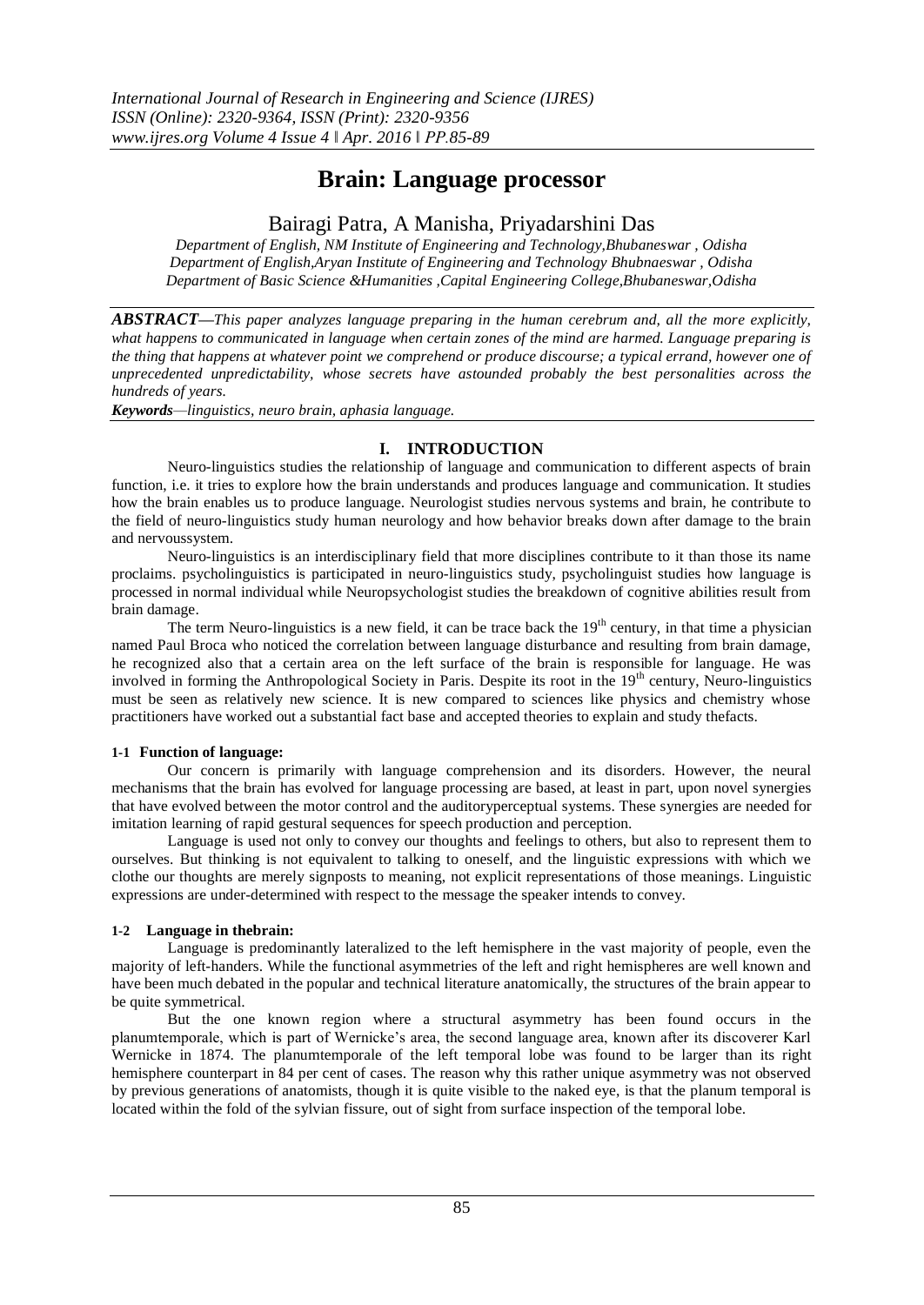

#### **1-3 Evolution of language and thebrain:**

It is uncontroversial, in scientific circles at least, that the human brain has undergone very rapid growth in recent evolution. The brain has doubled in size in less than one million years. The cause of this 'runaway' growth (Wills, 1993) is a matter of conjecture and endless debate. A strong case can be made that the expansion of the brain was a consequence of the development of spoken language and the survival advantage that possessing a language confers. The areas of the brain that underwent greatest development appear to be specifically associated with language: the frontal lobes and the junction of the parietal, occipital and temporal lobes (the POT junction – more of thislater).

It is easy, perhaps all too easy, to reconstruct plausible scenarios illustrating the survival advantages that possession of a hands-free auditory/vocal means of communication with the symbolic power to represent almost any imaginable situation would confer on a social group. Perhaps it was the superior linguistic abilities of homosapiens, with brains and vocal tracts better adapted for speech and language, that led to the rapid displacement and extinction of the Neanderthals in Europe, some 40,000 years ago. Language is of such importance in our daily lives and culture that it is almost impossible to imagine how our species could survive withoutit.

But perhaps the most surprising thing about the evolution of language and the brain structures required to support it is – as indicated earlier – how rapidly they were acquired by our species. It is well known that quite dramatic phenotypical changes can take place under adaptation pressures in relatively short periods of evolutionary time. However, there appears to be no parallel in other species to the rapid increase in cranial capacity accompanied by the signs of an evolving material culture that one finds in the human archaeological record. What drove this massive yet selective increase in brain tissue, confined mainly to the cerebral cortex and to some regions more than others? According to the co-evolution hypothesis, it was the voracious computational requirements of a symbolic representational system, i.e. of a language. It is not difficult to appreciate this point. Just look up from the book and cast an eye around the myriad of recognizably distinct objects in your immediate field of view. A large proportion of them have names. All the others can effectively be provided with names by verbal constructions such as: 'low radiation energy sticker' for the object fixed to the screen monitor casing of PC. Language, as every language user knows, involves a kind of doubling of our perceptual universe. For every object ofexperience,thereisatleastanameoranaming construction to represent that object. Once the germ of a representational system has implanted itself in the mind/brain, there is no quarantining its spread to the whole realm of imaginable experience. This is evident from the periodof explosive vocabulary growth that occurs in normal human infants around two to three years of age, for which there is no parallel in even the most loquacious of the signing chimps that have been studied. The voracious growth of a representational system is also movingly illustrated in the diary of Helen Keller, the remarkable woman, rendered blind and deaf in infancy, who suddenly discovered the representational function of tactile signs at an age when she was old enough to consciously appreciate their communicative significance. Everything suddenly required a name.

While the origins of language remain obscure, the co- evolution hypothesis claims that once the seeds of a symbolic representational system were sown, the brain responded with a vigorous and unprecedented increase in its processing and storage capacity. According to the co- evolution hypothesis, the brain as a system which supports representational computation cannot remain 'a little bit pregnant' with language. 'Representational computation' is perhaps an awkward way of saying 'thinking with language'. Representational computation conveys the idea that thinking supported by linguistic expressions involves a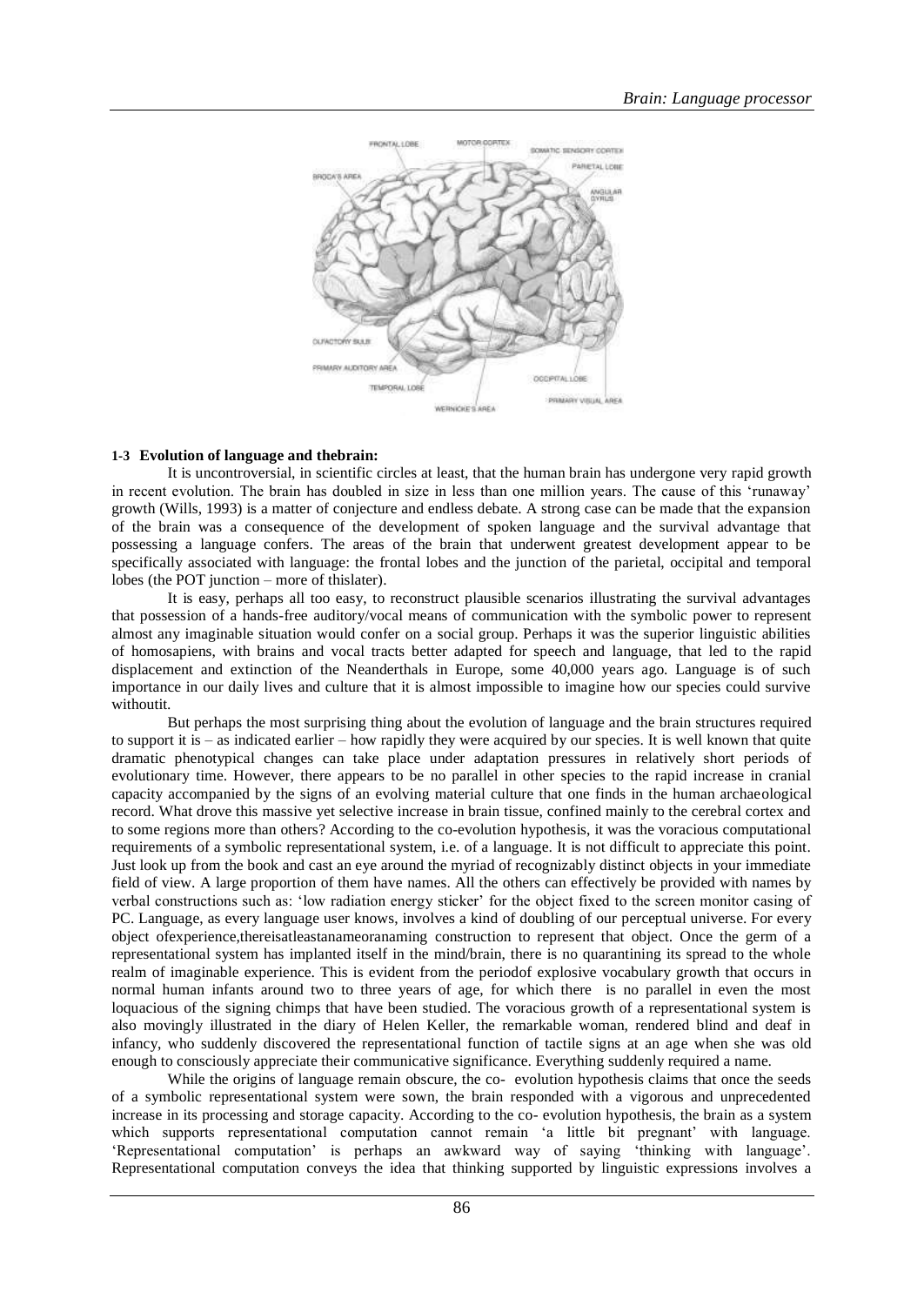second order level of manipulation, not just of objects, events or states of affairs, as perceived or imagined in 'the mind's eye', but also the manipulation of symbolic representations of those objects, events or states of affairs. Thus, perception and episodic memory provide a first-order 'internal' representation of the 'external' world. But language users have access to a second-order and publicly shareable level of symbolic representation, whereby objects of perception are coded as linguisticexpressions.

In addition to linking the evolution of language to symbolic reasoning – an idea which has a respectable philosophical pedigree in European philosophy though not widespread acceptance in contemporary cognitive science – the co-evolution hypothesis asserts that a quantal increase in the brain's processing capacity was required to accommodate this second-order representational system. Also, that although the evolutionary adaptation of the brain took place in incremental steps, the pace of change was such as to produce a qualitative new step in speciation. Furthermore, the co-evolution hypothesis asserts, controversially, that thinking withlanguage is a unique facility of human brains. Deacon's (1997a) book-length exposition of the co-evolution hypothesis is a bold and controversial idea. It has met with a very mixed reception fromlinguists, depending on their theoretical orientation. As a scientific hypothesis, it is rather too difficult to prove or to refute. We offer it here primarily to set you thinking along the paths we wish to explore in this book. Norman Geschwind in the 1960s was the first to offer a clear account of how recently evolved cortical structures that distinguish humans from primates enabled the formation of extensive networks of cross-modal associations, which in his view provided the neural computational basis for vocabulary formation, and hence the evolution of a natural system of symbolicrepresentation.

Another reason for believing that the joint study of brain– language relationships will be productive derives from the study of language itself and how it is acquired. Language, as we shall presently discover (if you have not done so already), is the most complex of human artefacts,  $2$  re- invented by each successive generation of language learners, who are quite unaware of the enormity of their accomplishment. Linguists like Noam Chomsky have long argued that young children can only accomplish the remarkable feat of learning their native language by virtue of inheriting some specialized neural machinery specifically designed for that task. The reference here is to Chomsky's principles and parameters (P&P) model of grammar. The principles are structural properties to which all languages supposedly conform, constituting a universal grammar (UG). The parameters define the ways languages can vary from one another. The idea is that if a large part of the structural complexity of human language is pre-programmed into structural principles, then language learners have only to discover the parameter settings appropriate for their language community. Thus, the 'principles' set limits on how human languages may vary, confining natural languages to a restrictive set of possible types, thereby narrowing the 'search space' of the language learner. Furthermore, if a special 'parameter setting' mechanism for language learning can be invoked, then it is easier to see how first language acquisition could be under the control of 'instinctive' maturational mechanisms, by analogy to such behaviours as nest building in birds or 'learning to walk' in mammals. In this way, a language faculty can be conceived as a special- purpose module of the mind/brain, dedicated to the demands of spoken language communication and acquired through special learning mechanisms linked to the maturation of perceptual, motor and cognitive systems of the infantbrain.

Clearly a great deal of investigative groundwork is needed to isolate the principles and parameters that underlie natural languages and to then show how such principles and parameters may be incorporated into a model of first language acquisition.3 But this is precisely what linguists and psycholinguists in theChomskian paradigm seek to do. The P&P theory of language is in fundamental respects antithetical to the idea, advanced in the previous section, that language is an undifferentiated 'symbolic system'. Nevertheless, P&P theory also provides an alternative formulation of the co-evolution hypothesis that the emergence of natural language drove the most recent 'runaway' stage of evolution of the human brain, albeit a formulation with a very different conceptual foundation as a modular 'faculty oflanguage'.

#### **1-4 The resilience oflanguage:**

It is undeniable that some regions of the brain are more involved in linguistic, and specifically grammatical, processing than others. However, the strongest version of the anatomical specialization hypothesis – that grammar resides in the pattern of connections in Broca's area – is clearly false. As we have seen, there is considerable evidence that individuals who have suffered lesions to Broca's area do not lose their grammatical knowledge, but are simply unable to access it at will. Furthermore, the most entrenched grammatical patterns, such as basic word order or case inflections in morphologically rich languages, generally do remain accessible. This suggests that linguistic knowledge is represented in a redundant manner in various regions of the brain, with the language areas acting as a kind of central switchboard. There is also evidence of close links between grammatical and lexical deficits, which in turn suggests that these two aspects of a speaker's linguistic competence are closely intertwined. Another important lesson to be learned from the research on aphasia is that our capacity to use language is extremely resilient. In immature individuals, language can survive the loss of the 'language areas' or even of the entire left hemisphere. In adults, such large-scale reorganization is not possible,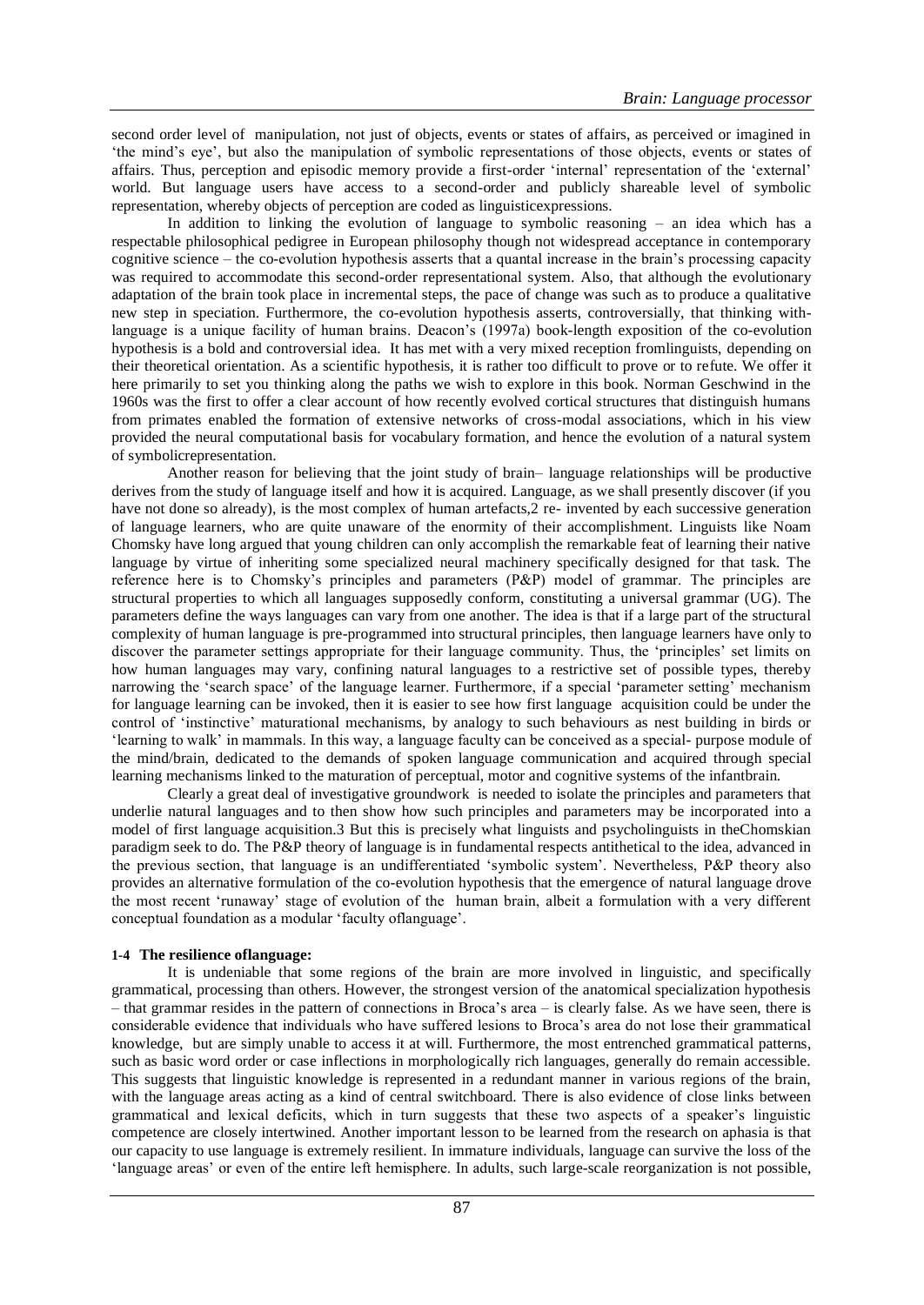perhaps because the regions which take over language processing in brain- damaged children are already committed to other functions. However, there is evidence that even adults are able to recruit new areas or make new connections to some extent. Furthermore, adults are certainly able to compensate for the damage suffered by developing new language processing strategies. Both of these facts lend further support to the claim that the architecture supporting the human language faculty is veryflexible.

#### **1-5 Aphasia as evidence of the brain'srepresentation of language:**

The study of aphasia, or the loss of language functions caused by damage to the 'language areas' of the brain, has been our major historical source of evidence for the study of brain–language relationships. We can trace the clinical study of brain–language relationships to Paul Broca's (1861) famous discovery of the language area that bears his name, located in the posterior region of the left frontal lobe of the cerebral cortex. The precise role of Broca's area in normal language functioning remains controversial to thisday.

Disease or injury to the recently evolved regions of the cerebral cortex may be revealing of how language is organized in the brain. We can have various types of injury. Focal damage to a limited region may occur as a consequence of a 'stroke', when a blood vessel bursts or an artery is blocked and there is oxygen deprivation to some local region of the brain.

#### **II. CONCLUSION**

We have seen in this research that brain is the dominate in processing language and without brain and its very important areas human being can't to have language. We have seen too that neuro-linguistics the new science is responsible for studying different cases of damaging of human brain. Language is predominantly lateralized to the left hemisphere in the vast majority of people, even the majority of left-handers. We have studied the evolution of human brain that the human brain has undergone very rapid growth in recent evolution. The brain has doubled in size in less than one million year. This paper has examined the resilience of language that some regions of the brain are more involved in linguistic, and specifically grammatical, processing than others. The paper has studied also the function of aphasia and its importance in loss of language when human brain is damaged.

#### **REFERENCES**

- [1] Altmann,G. T. M., Garnham, A., van Nice,K. and Henstra, J. A. (1998), 'Late closure in context', Journal of Memory and Language, 38,459–84.
- [2] Aniruddh D. Patel.(2008), Music, Language, and the Brain. New York: Oxford UniversityPress.
- [3] Aram, D. M. (1998), 'Acquired aphasia in children', in M. T. Sarno (ed.), Acquired Aphasia (3rd edn), San Diego: AcademicPress.
- [4] Barsalou, L. W. (1992), Cognitive Psychology: An Overview for Cognitive Scientists,Hillsdale, NJ: LawrenceErlbaum.
- [5] Bates,E.(1999),'Languageandtheinfantbrain', Journal of Communication Disorders.
- [6] Bickerton, D. (1996), Language and Human Behaviour, London: UCLPress.
- [7] Boesch, C. and Boesch-Acherman, H. (2000), The Chimpanzees of the Tai Forest: Behavioral Ecology and Evolution, Oxford: Oxford UniversityPress.
- [8] Brown, C. and Hagoort(1999) The Neurocognition of Language. Oxford: Oxford UniversityPress.
- [9] Calvin, W. H. and Bickerton, D. (2000), Lingua ex Machina: Reconciling Darwin and Chomsky with the Human Brain, Cambridge, MA: MITPress.
- [10] Casad, E. H. (1996b), Cognitive Linguistics in the Redwoods: The Expansion of a New Paradigm in Linguistics, Berlin: Mouton deGruyter.
- [11] Chomsky, N. (2000), New Horizons in the Study of Language and Mind, Cambridge: Cambridge UniversityPress.
- [12] Dronkers, N. N., Redfern, B. B. and Knight, R. T. (2000), 'The neural architecture of language disorders', in M. S. Gazzaniga (ed.), The New Cognitive Neurosciences ( $2<sup>nd</sup>$ edn), Cambridge, MA: MITPress.
- [13] EwaDa˛browska.(2004), Language, Mind and Brain Some Psychological and Neurological Constraints on Theories of Grammar. Edinburgh University PressLtd.
- [14] Fodor, J. A. (1983), The Modularity of Mind, Cambridge, MA: MITPress.
- [15] Gibson, J.J. (1979), The Ecological Approach to Visual Perception. Boston: Houghton Mifflin.
- [16] Goodglass, H. and Kaplan, E. (1972), The Assessment of Aphasia andRelated
- [17] Disorders, Philadelphia: Lea and Febiger.
- [18] Herskovits, A. (1986), Language and Spatial Cognition, Cambridge: Cambridge UniversityPress.
- [19] Jackendof f, R.(2002), Foundations of Language. Oxford: Oxford UniversityPress.
- [20] JanuszArabski and Adam Wojtaszek(2010), Neurolinguistic and Psycholinguistic Perspectives on SLA. Salisbury: Short Run PressLtd.